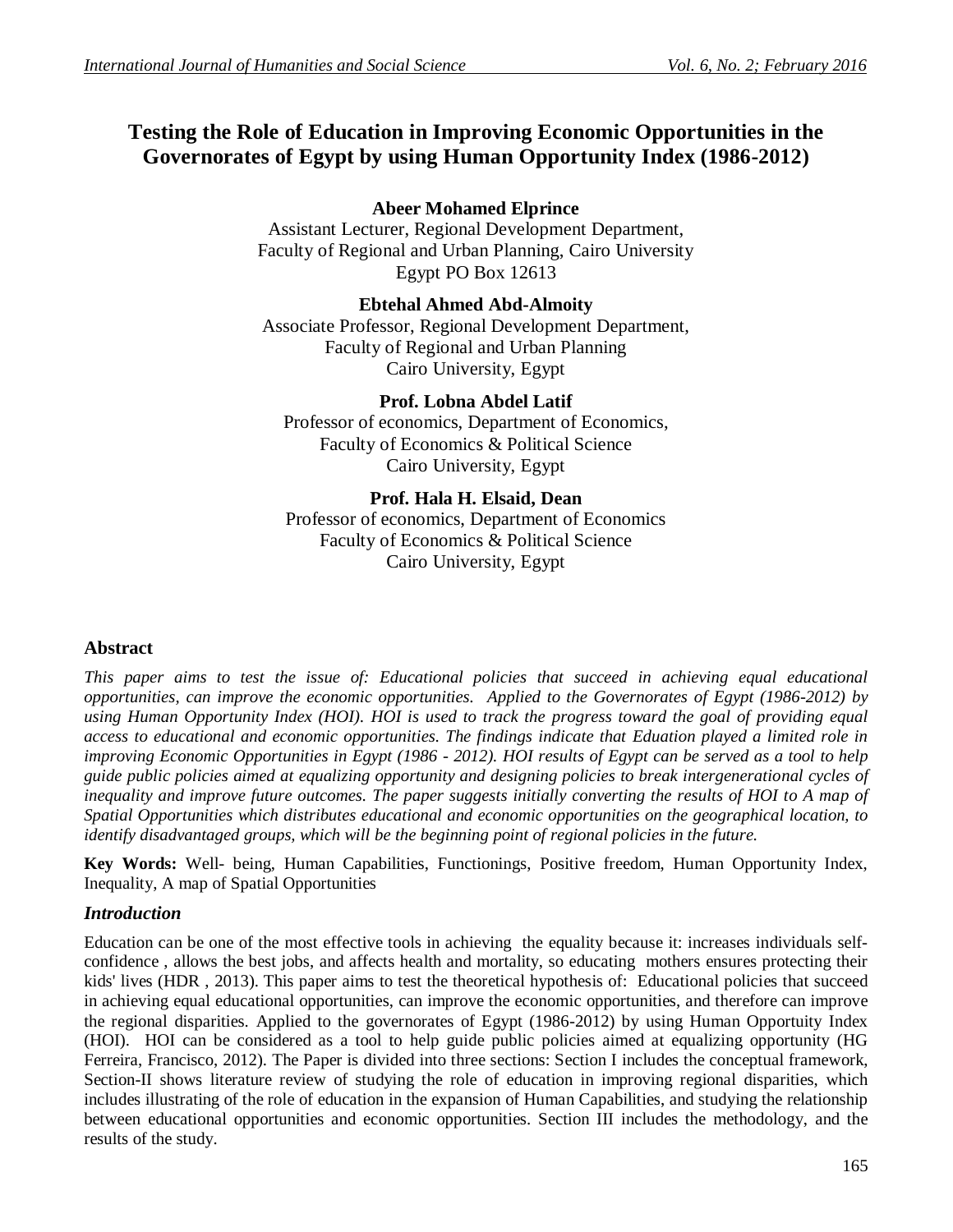# *1. Conceptual Framework:*

#### **1.1. Regional disparities:**

Inequality is used to describe spatial inequalities in development among regions, and according to Cowell the inequality Clearly Suggests going away from some idea of equality (Maza, Adolfo, 2009), and it is used to express both of computational inequalities of the distribution of outcomes(such as income ,wealth, and labour earnings), and opportunities inequalities ( De Barros, Ricardo,et al., 2009).

## **1.2. Principle of equal opportunities (Equality of opportunity**):

The goal of equality of basic opportunities has two components: (1) ensuring that as many people as possible have access to basic opportunities, and (2) ensuring that, in situations of limited available opportunities resulting from resource constraints, existing opportunities are fairly distributed, without any correlation with circumstances. (De Barros, Ricardo, et al., 2009).

## **1.3. Opportunity:**

A commodity or a service can be called an opportunity, When: it is important to human development such as the access to education services , it can affect outcomes (such as income ,and labor earnings) , it can be affordable under current technology or in the future by effective policies , it is oxogenous to individuals (i.e it is not determined by individuals) , it can be modified by social choice , and public policy to achieve full coverage of opportunities , and it may be distributed unfairly under the circumstances (De Barros, Ricardo, et al., 2009) .

## *2. Literature Review:*

The problem is no longer just the achievement of equality, but also the achievement of justice (equity) (R. Molinas, et al., 2010), and eduction can improve the lives of individuals, families, and communities ,as Nelson Mandela, said "education is the most powerful weapon which you can use to change the world" (International Journal of Humanities and Social Science, June2011).

Education has positive results on the lives of individuals in two ways, on one hand it reduces the disparities of outcomes (income) according to Adam Smith (based on Mincer (1958), Schultz (1961), and Becker (1962)). On the other hand it helps in improving disparities in opportunities (inequality of opportunity) of both children and adults. For children eduction level of parents indirectly affects the opportunities available to their children, because it forms the family economic status and then access to basic opportunities, as numerous empirical studies conducted by medical researchers and social scientists support that family poverty adversely impacts children's cognitive development, health, behavior, and academic achievement (International Journal of Humanities and Social Science, July 2012). For adults education is one of the most important channels of access to upward social mobility, because good eduction is necessary to get to the best jobs in wage and prestige (Pose, Andres Rodríguez, et al., 2009) .

In addition to that ,education has positive effects on human development and then economic growth, because it complements the roles of other inputs in the production process , as it is responsible for increasing efficiency and productivity of the human input (International Journal of Humanities and Social Science, November2014).According to Theodore Schultz, The founder of Human Capital Theory , the investment in education is an investment in human capital (human capital is the skills and useful knowledge acquired by individuals) ,which affects future development, and also reduces disparities in the distribution of income. According to Romer model, growth will be always the fastest in countries which have the largest capital, and educated trained labor force, as well as an economic environment that encourages the accumulation of human knowledge (Mona Mostafa ElBaradei, September 2001).

Education also affects human well-being according to Amartya Sen (Nobel Prize for Economic Science in 1998), who concluded his capability approach to measure human well-being ,and he explained the role of education in increasing well-being of individuals , and he differentiated between two concepts : First is *a functioning* which is in itself an achievement, and functionings are directly linked to living conditions. Second is *a capability* which refers to the ability to achieve and capabilities refer to alternative combinations of functionings from which the person can choose **.***The Capability* is linked to the concept of freedom, as it is considered as one of freedom. Under the capability approach the person *Well-Being* is measured by functionings which person accomplished.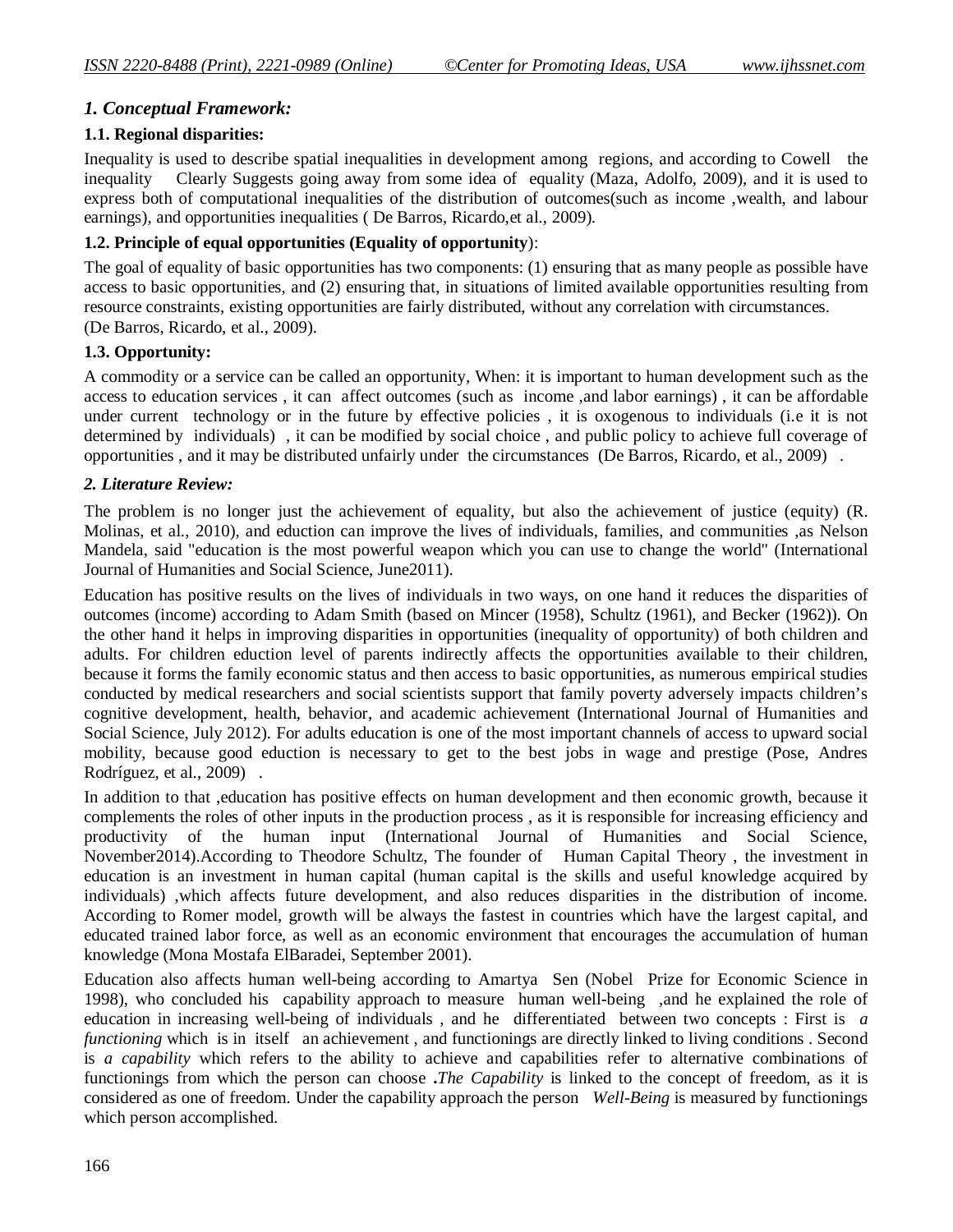This ability to achieve reflects real opportunities ,and freedom of choice among real life possible patterns (freedom is the range of options and it is positive freedom which means freedom to , instead of freedom from , so it is good in itself , and is considered as one of the dimensions of well-being ) . Sen confirmed that education can play an important role in increasing freedom of individuals, and in improving the opportunities and thereby reducing disparities, as education can expand human capabilities, and can enhance the exercise of these capabilities (Sito, Madoka, 2003).

## *2.1. The role of education in the expansion of capabilities:*

Education expands human capabilities (capabilities are directly connected to well-being and freedom of the people, they have indirect role through social change, and they affect economic production) . Expansion of capabilities which resulting from education happens in two related aspects of capabilities: The first is the expansion of the capacity of the child or the ability, for example teaching the child how to swim allows him to get on a capability to swim. The second is the expansion of opportunities of the child, as education makes the child autonomous, because it creates new capability set to the child, then the child is able to make decisions in his life in the future. For example, learning maths to a child provides him wider opportunities to be a physicist or a banker, and so on, and these opportunities and capabilities resulting from learning mathematics, may be those that are not known to that child, or in his capability set before learning maths.

#### *2.2. The role of education in teaching values in exercising capabilities:*

Sen believes that capabilities are always good, and bad capability in itself does not exist, then capability is considered bad only in use. Sen saw that education has a role in supplementing the enhancement of capability , through development of the rule of the person to be able to value in any way be suitable for the use of capabilities, so education can influence exercising capabilities ,because it includes instrumental and intrinsic values. The child is under the care of others to choose what to learn? and children are not mature enough to make decisions on their own , so eduction learns them the educational guidelines, by reading, communicating, arguing, and the ability to choose in a more informed way, for example a child may wish to be a mathematician or an artist, but not a murderer . Therefore the best type of education, according to the capability approach is the kind that makes individuals autonomous, and at the same time develops people's judgement on exercising capabilities.

As a result of those two roles of eduction (according to Sen Approach), there is a correlation between educational opportunities and economic opportunities. Educational opportunities which are available for children today will affect their educational opportunities in tertiary education, and then educational opportunities for adults directly affect economic opportunities. Most of the theoretical analysis tend to ensure the existence of positive correlation between educational inequality and income inequality, and experimental studies showed that higher level of educational attainment of labour force has an equalizing effect on income distribution ,so the greater the inequality in educational attainment, the greater the income inequality. Generally income inequality affected by educational attainment , in a process called *" skills deepening "* , due to the role of educational attainment in : Increasing the chance of earning opportunity for the lowest classes which leads to a reduction in earning inequality , occurrence of upward social mobility and therefore achievement of income equality , allowing of more informed participation in market economy which reduces the pressure of the rich, and increasing social opportunities and work for the poor which reduce inequality (Pose, Andres Rodríguez, et al., 2009) .

Effects of educational attainment on the disparity of income depend on labour market balance; in the beginning at least an increase in tertiary education will increase income inequality, but over time that will reduce income inequality. Improving educational attainment requires improving access to education (increase coverage), and development of quality of education (good education makes individuals in the future having the freedom to choose from different lifestyles), and increasing investment in education (Pose, Andres Rodríguez, et al., 2009). The positive results of education can be illustrated as following: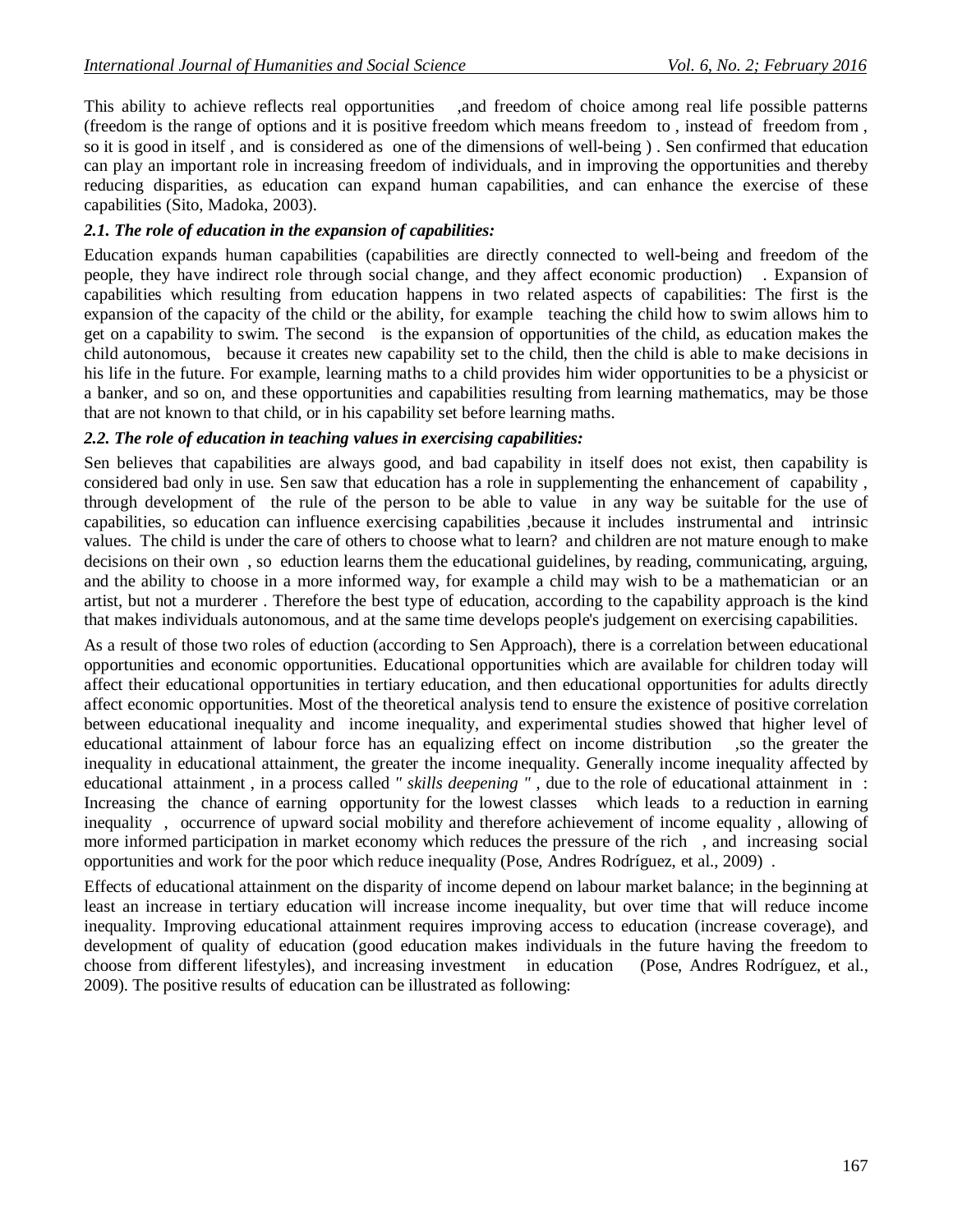

*3. Testing the Role of Education in Improving Economic Opportunities in the Governorates of Egypt by using Human Opportunity Index (HOI) (1986-2012):*

#### *3.1. Research Methodology:*

In this section the study tests the relationship between educational opportunities (produced by educational policies) and economic opportunities, by using Human Opportunity Index. HOI is a new synthetic measure of inequality of opportunity in basic services for children, based on the social welfare function proposed by Sen (1976), and first published in 2008, and applied to Latin America and the Caribbean (LAC) (HG Ferreira, Francisco, 2012). HOI is used to calculate the Percentage of opportunities which is equitably distributed in the governorates of Egypt during the period (1986-2012). According to the following methodology:

*1 - Assumptions:*

- A governorate is considered, as a circumstance group in itself, and then it has different social and economic characteristics from other governorates .This difference in circumstances among governorates is responsible for the difference in the various opportunities across governorates, and thus disparities in opportunities that are measured across different governorates are considered as inequality of opportunity.

- Geographical location is considered as the key factor for disparities in opportunities among the governorates of Egypt.

*2 –The model of calculating opportunities:* 

 $HOIi = Ci (1-Di)$ 

Where  $1 \geq Ci \geq 0$ ,  $1 \geq Di \geq 0$ , and  $i = 1,..., N$ 

HOI: Human Opportunity Index, its value extands from zero to 100 (%), and 100% means achieving the universal coverage for all basic services.

Ci: Coverage of basic opportunities in the governorate i

Di: The measure of inequality of opportunity, Dissimilarity index of group i, The D-index ranges from 0 to 100, in percentage terms, and in a situation of perfect equality of opportunity, D will be zero. The D-index has an interesting interpretation as the fraction of all available opportunities that need to be reallocated from children of betteroff groups to children of worse-off groups to restore equal opportunity.

 $Di = [1/2] Σ | Ci-μ|$ 

Ci: Group-specific access rates

µ: the overall average access rate

(1-Di): Equality of Opportunity, Percentage of opportunities which is equitably distributed (De Barros, Ricardo, et al., 2009).

*4 – Calculation of HOI of educational opportunities for children and adults, and economic opportunities for adults:*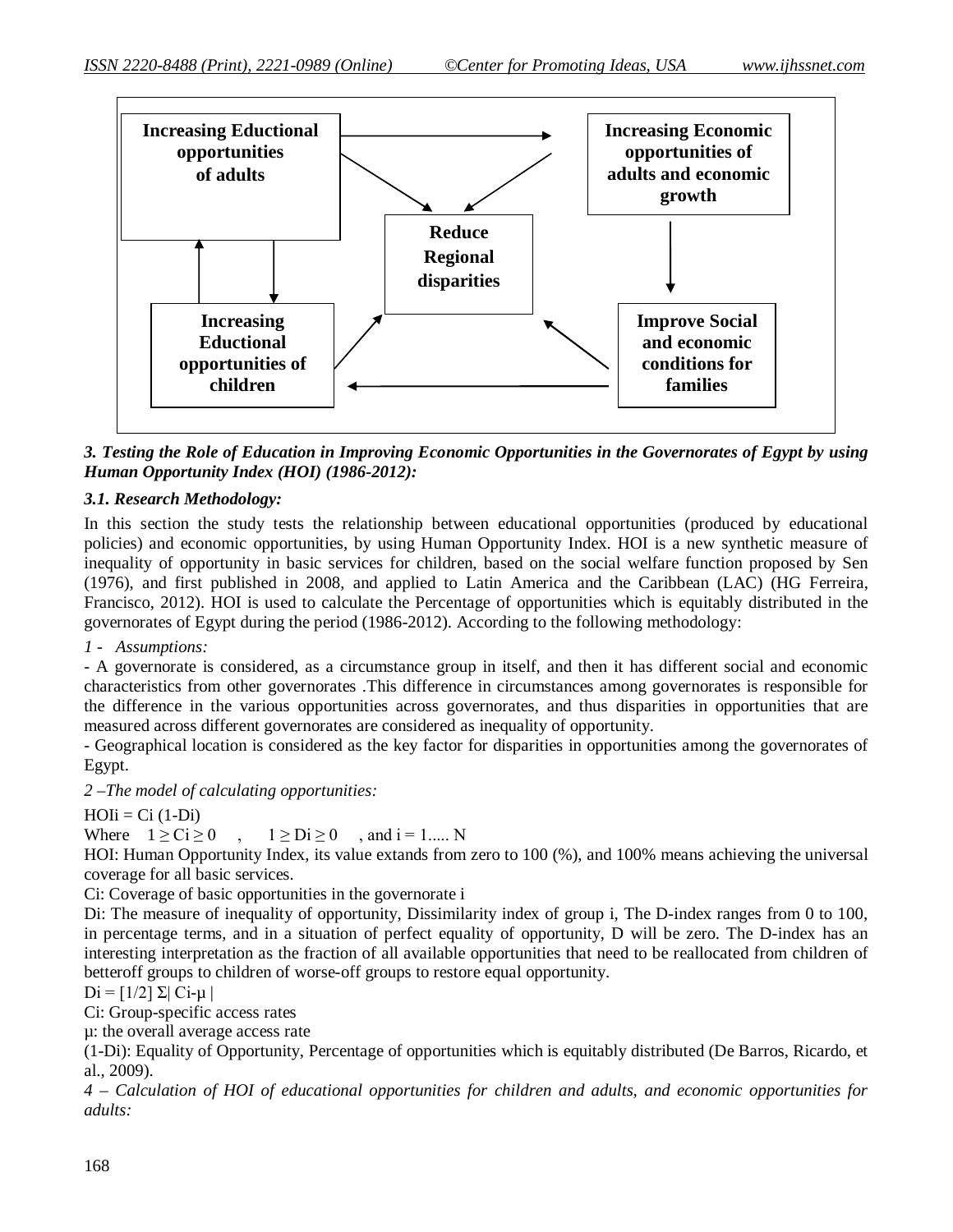HOI is calculated for each educational or economic variable separately, and then HOI of educational opportunities for children, or HOI of educational opportunities for adults, or HOI of economic opportunities for adults is calculated as an average of HOI values. Data sources are (Egypt Human Development Report, 1995, 1998, 2008, 2010), and (General Census of Population for Egypt, 1986.1996, 2006). Table (1) includes the research variables.

#### *3.2. Results of studying of the relationship between educational opportunities and economic opportunities in the governorates of Egypt (1986 - 2012):*

#### *1 - High values of HOI of educational opportunities for children with upward trend (1992 - 2007):*

Although universal coverage of educational opportunities for children was not achieved in Egypt (as HOI is less than 100%), table (2) shows that HOI of educational opportunities for children had high values during the period (1992-2007) in the governorates of Egypt, and had upward trend for Egypt as a whole (increased from 62.08% In 1992 to 79.52% In 2007), and at governorates level (except Cairo governorate, had downward trend). Governorates Suez, Port-Said, and Damietta were in the top three positions in 1992, while governorates Luxor, Sharkia, and Red Sea in 2007. Governorates South Sinai, Beni-Suef, and Suhag had the highest rates of improvement respectively (33.18% - 33.09% - 30.52%), while governorates Matrouh, South Sinai, and North Sinai were in the last three positions in 2007.

#### *2 – Low values of HOI of educational opportunities for adults with upward trend (1986 - 2006):*

In addition to not achieving the universal coverage of educational opportunities for adults in Egypt , table (3) shows that HOI of educational opportunities for adults had low values during the period (1986-2006) in the governorates of Egypt, but it had upward trend for Egypt as a whole (increased from 21.31 % In 1986 to 33.59 % In 2006), and for all governorates . Cairo, Port-Said, and Alexandria governorates respectively were in the top three positions during the period (1986-2006). Quena, South Sinai, and Suhag governorates achieved the highest rates of improvement (88.71 % - 78.74 % - 77.32 %) respectively, while Matrouh, Menia, and Beni-Suef governorates were in the last three positions in the 2006.

#### *3 – Low values of HOI of economic opportunities for adults with upward trend (1986 - 2007):*

In addition to not achieving the universal coverage of the economic opportunities for adults in Egypt, Table (4) shows that HOI of economic opportunities for adults had low values during the period (1986-2007) in the governorates of Egypt, but it had upward trend for Egypt as a whole (increased from 37.77% In 1992 to 44.1% In 2007), and for some governorates. In the 1992 governorates Damietta, Alexandria, and Kafr El-Sheikh were in the top three positions ,while in 2007 governorates Beni-Suef (its order was 20 in 1992) , Port-Said (its order was 12 in 1992 ),and Menoufia (its order was 22 in 1992 ). Governorates Menoufia, Beni-Suef, and Menia achieved the highest rates of improvement (17.09% - 17.08% - 14.59%) for respectively .Quena, Aswan, and Red Sea governorates were in the last three positions in the 2007.

#### *3.3. Research Findings:*

1 –It is important to develop educational policies to improve HOI of educational and economic opportunities through: expansion of coverage levels C, and reducing D especially by ending the urban bias (because high values of HOI of educational opportunities in urban governorates such as Cairo, Port-Said, Alexandria, and Suez).

2 – High values of HOI of children educational opportunities resulted in high values of HOI of adults educational opportunities in a few urban governorates (Port-Said), and low values of HOI of children educational opportunities resulted in low values of HOI of adults educational opportunities (Matrouh). So there is not an accumulation of educational opportunities across generations.

3 - High values of HOI of adults educational opportunities resulted in high values of HOI of adults economic opportunities in a few urban governorates (Alexandria, and Port-Said). So it is important to achieve labor market equilibrium in order to translate educational opportunities into economic opportunities, and to improve inequalities, under an educational system based on the concept of lifelong learning where education can do four roles: learning to know, learning to work (by acquisition of efficiency for professional qualification and collective work), learning to live with others, and learning to increase independence.

4 - Previous results of educational and economic opportunities can be useful, by converting them to a map of Spatial Opportunities which will help to identify the most advantaged governorates and disadvantaged governorates, and then help in the future plans to break Intergenerational Cycles of Inequality and improve outcomes in the future.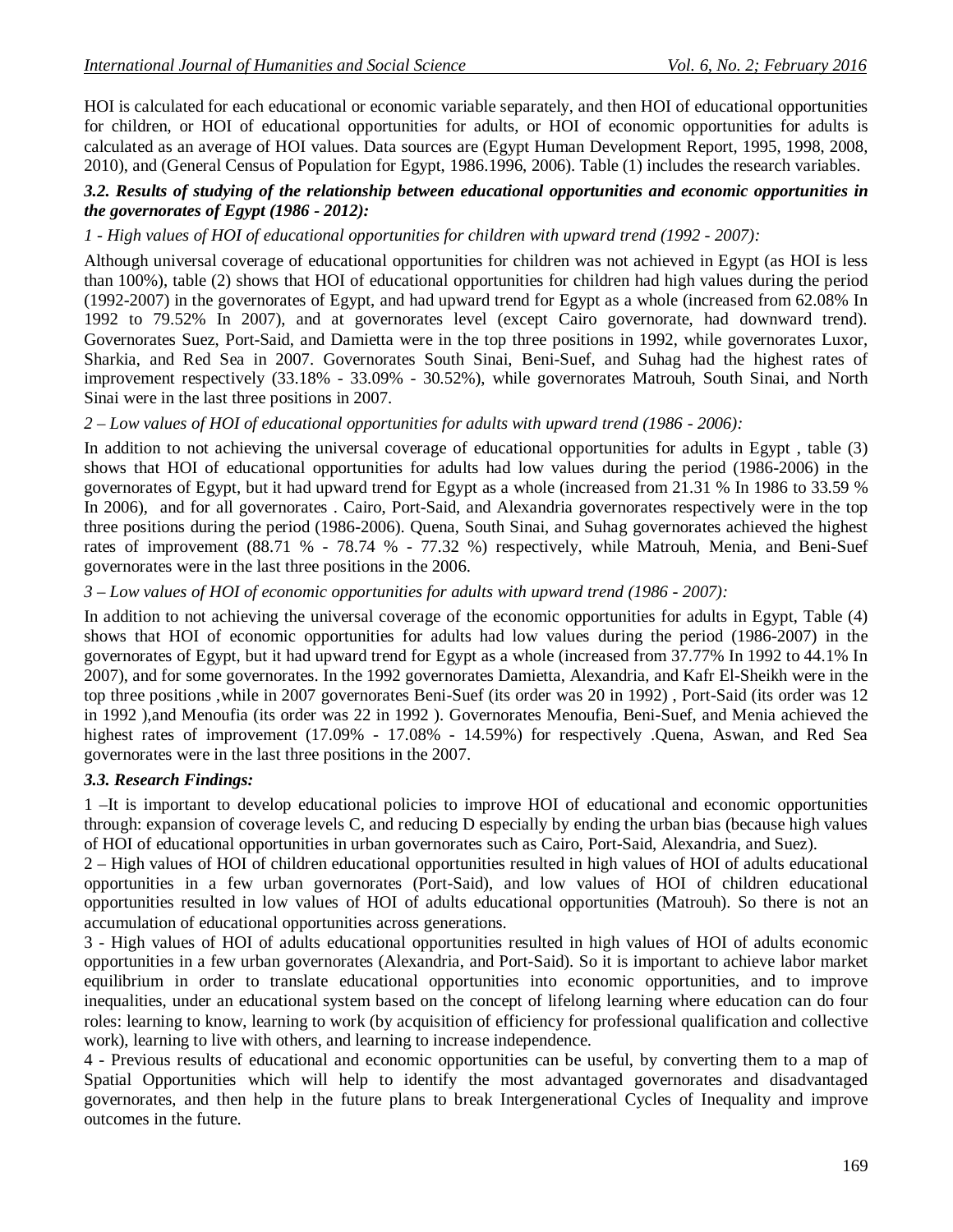#### *Conclusion:*

Theoretically Education has positive roles in improving well-being of individuals, while HOI results of Egypt illustrated that eduation played a limited role in improving economic opportunities in the governorates of Egypt (1986 - 2012 ) , and those results serve as help guide to the policy maker in Egypt to achieve (1) Expanding eductional opportunities through developing quantity and quality of eduction ,(2) Increasing the link between education system and the labor market .

| Variables of educational opportunities for       | educational<br><b>Variables</b><br>of | Variables of economic opportunities        |
|--------------------------------------------------|---------------------------------------|--------------------------------------------|
| children                                         | opportunities for adults              | for adults                                 |
| 1 - Primary education enrollment ratio in the    | 1- Percentage of educated             | 1- Employment rate (1- unemployment        |
| governorates of Egypt (%).                       | females to educated males in          | rate) (total) in the governorates of Egypt |
| 2 - Transition to preparatory education (as % of | the governorates of Egypt             | $(1986-2006)$ (%).                         |
| primary completers) in the governorates of       | $(1986-2006)$ (%).                    | 2- Percentage of GDP per capita in the     |
| Egypt $(\%).$                                    | Literacy rate<br>$2 -$<br>(as a       | governorates of Egypt to GDP per capita    |
| 3 - Preparatory eduction enrollment ratio in the | percentage of the population          | of Egypt (1992-2007) (%).                  |
| governorates of Egypt (%).                       | $10+$<br>(total)<br>the<br>in         | 3- Labor force participation rate          |
| 4 - Transition to secondary eduction (as % of    | governorates of Egypt (1986-          | (female-male ratio) in the governorates    |
| preparatory completers) in the governorates of   | $2006$ $(\%).$                        | of Egypt (1992-2007) (%).                  |
| Egypt $(\%).$                                    | 3- Tertiary education rate (of        | 4- Percentage of manufacturing activity    |
| 5- Secondary eduction enrollment ratio in the    | the total educated) in the            | of total economic activity (total) in the  |
| governorates of Egypt (%).                       | governorates of Egypt (1986-          | governorates of Egypt (1986-2006) (%).     |
| 6- Secondary technical eduction enrollment       | $2006$ $(\%).$                        | 5 -Percentage of workers (such as          |
| ratio (as% of total secondary) in<br>the         | 4-Post-graduate education rate        | factories and machinery run Operators,     |
| governorates of Egypt (%).                       | (of the total educated) in the        | production<br>components<br>assembling     |
| 7- Percentage of females to males in primary     | governorates of Egypt (1986-          | workers, Agriculture<br>and<br>fishing     |
| education in the governorates of Egypt (%).      | $2006$ (%).                           | workers) of total professionals in the     |
| 8- Percentage of females to males in preparatory |                                       | governorates of Egypt (total) (1986-       |
| education in the governorates of Egypt (%).      |                                       | $2006$ (%).                                |
| 9- Percentage of females to males in secondary   |                                       |                                            |
| education in the governorates of Egypt (%).      |                                       |                                            |

#### **Table (1) Research variables**

#### **Table (2) Children Eductional Opportunities in the Ggovernorates of Egypt (1992-2007)**

| Governrate            | <b>HOI 1992</b> | <b>HOI 1998</b> | <b>HOI 2005</b> | <b>HOI 2007</b> | % Change (1992-2007) |
|-----------------------|-----------------|-----------------|-----------------|-----------------|----------------------|
| Cairo                 | 84.28           | 83.24           | 81.45           | 83.2            | $-1.28$              |
| Giza                  | 75.39           | 79.34           | 82.55           | 88.05           | 16.79                |
| Kalyoubia             | 83.07           | 82.49           | 84.32           | 90.52           | 8.97                 |
| <b>Alexandria</b>     | 83.55           | 82.15           | 83.48           | 88.24           | 5.61                 |
| <b>Behera</b>         | 77.86           | 80.65           | 85.24           | 92.09           | 18.28                |
| <b>Matrouh</b>        | 60.75           | 67.45           | 69.56           | 68.8            | 13.25                |
| <b>Damietta</b>       | 86.05           | 86.14           | 87.46           | 92.43           | 7.41                 |
| <b>Dakahlia</b>       | 85.94           | 86.21           | 87.15           | 92.11           | 7.18                 |
| <b>Kafr El-Sheikh</b> | 82.25           | 84.16           | 86.98           | 92.88           | 12.92                |
| Gharbia               | 85.11           | 85.23           | 84.81           | 91.71           | 7.75                 |
| Menoufia              | 84.73           | 84.9            | 85.09           | 91.88           | 8.44                 |
| <b>Beni-Suef</b>      | 64.47           | 68.49           | 81.58           | 85.8            | 33.09                |
| Favoum                | 67.29           | 69.75           | 84.6            | 87.25           | 29.66                |
| Menia                 | 65.86           | 68.5            | 82.88           | 86.51           | 31.35                |
| Port-Said             | 86.68           | 86.49           | 85.46           | 86.95           | 0.31                 |
| <b>Suez</b>           | 87.62           | 87.58           | 87.98           | 92.76           | 5.87                 |
| Sharkia               | 81.33           | 84.18           | 88.7            | 93.83           | 15.37                |
| <b>Ismailia</b>       | 85.89           | 85.65           | 86.45           | 90.89           | 5.82                 |
| <b>North Sinai</b>    | 78.54           | 78.69           | 83.93           | 83.05           | 5.74                 |
| <b>South Sinai</b>    | 60.16           | 73.24           | 81.94           | 80.12           | 33.18                |
| <b>Suhag</b>          | 68.03           | 71.41           | 85.92           | 88.79           | 30.52                |
| Quena                 | 73.63           | 79.08           | 84.91           | 87.78           | 19.22                |
| Aswan                 | 82.72           | 84.63           | 85.75           | 90.55           | 9.47                 |
| Luxor                 | $\cdots$        | $\cdots$        | 91.12           | 94.96           | $\cdots$             |
| <b>Red Sea</b>        | 85.6            | 88.14           | 91.77           | 93.81           | 9.59                 |
| Assyout               | 70.27           | 72.25           | 82.94           | 86.69           | 23.37                |
| <b>New Valley</b>     | 86              | 86.89           | 85.29           | 90.46           | 5.19                 |
| EGYPT µ               | 62.08           | 65.85           | 76.36           | 79.52           | 28.09                |

**Calculated by the author depending on HOI model, … means unavailable data.**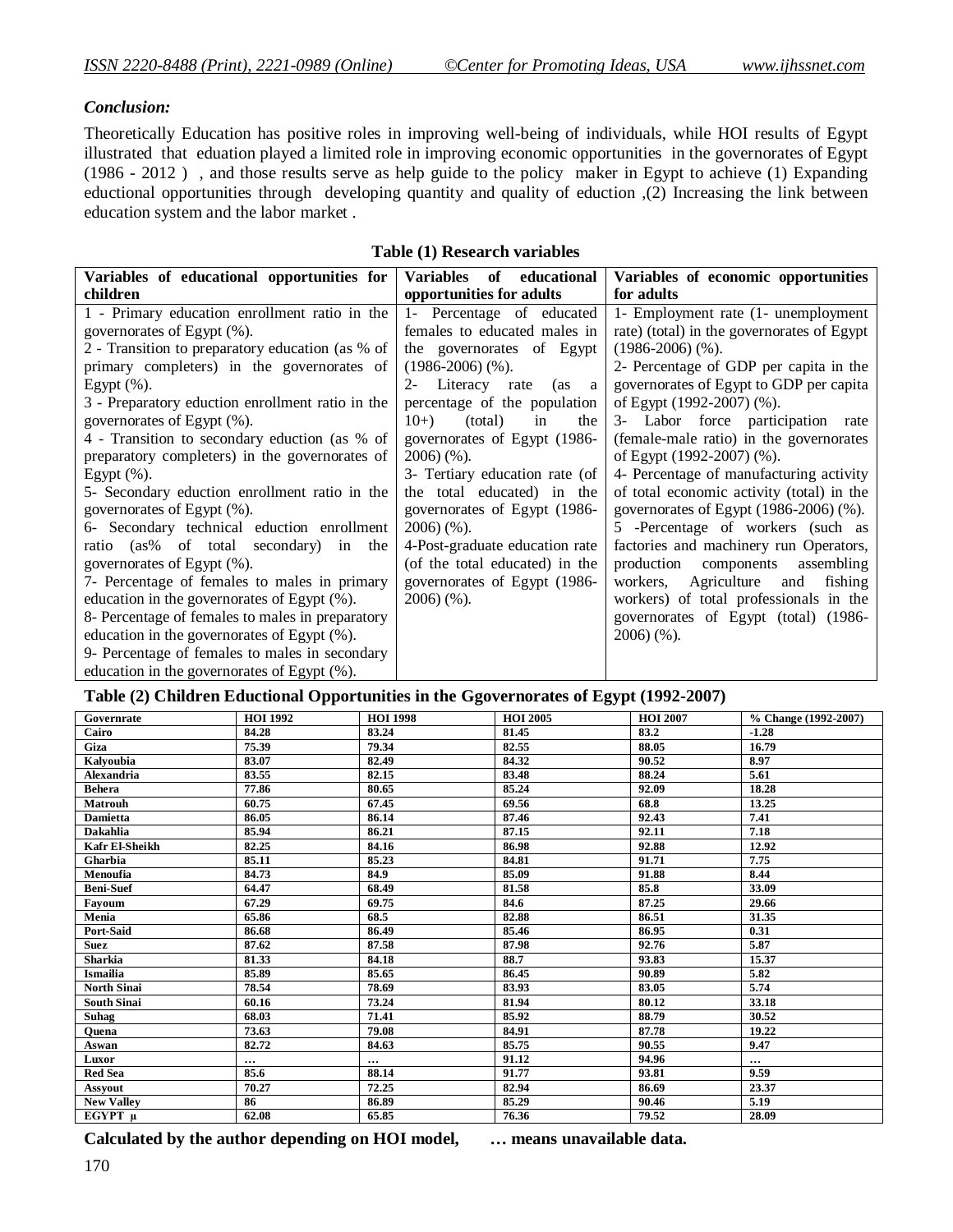| Governrate         | <b>HOI 1986</b> | <b>HOI 1996</b> | <b>HOI 2006</b> | % Change (1986-2006) |
|--------------------|-----------------|-----------------|-----------------|----------------------|
| Cairo              | 34.69           | 40.15           | 45.23           | 30.38                |
| Giza               | 29.86           | 35.99           | 42.15           | 41.16                |
| Kalyoubia          | 27.59           | 34.02           | 40.07           | 45.23                |
| <b>Alexandria</b>  | 33.64           | 39              | 44.07           | 31.00                |
| <b>Behera</b>      | 22.79           | 28.39           | 34.91           | 53.18                |
| <b>Matrouh</b>     | 19.68           | 26.28           | 30.99           | 57.47                |
| <b>Damietta</b>    | 31.27           | 37.02           | 42.7            | 36.55                |
| <b>Dakahlia</b>    | 28.2            | 34.83           | 40.9            | 45.04                |
| Kafr El-Sheikh     | 22.66           | 30.44           | 37.54           | 65.67                |
| Gharbia            | 28.03           | 35.09           | 41.04           | 46.41                |
| Menoufia           | 26.83           | 33.44           | 39.59           | 47.56                |
| <b>Beni-Suef</b>   | 18.85           | 23.6            | 31.7            | 68.17                |
| Favoum             | 18.93           | 23.26           | 32.25           | 70.36                |
| Menia              | 18.59           | 23.11           | 31.22           | 67.94                |
| Port-Said          | 34.13           | 39.58           | 44.65           | 30.82                |
| Suez               | 31.78           | 37.46           | 42.99           | 35.27                |
| <b>Sharkia</b>     | 25.49           | 32.33           | 38.8            | 52.22                |
| <b>Ismailia</b>    | 30.07           | 36.11           | 41.48           | 37.94                |
| <b>North Sinai</b> | 26.78           | 33.41           | 38.9            | 45.26                |
| <b>South Sinai</b> | 17.97           | 27.75           | 32.12           | 78.74                |
| Suhag              | 18.61           | 24.12           | 33              | 77.32                |
| Quena              | 18.77           | 25.59           | 35.42           | 88.71                |
| Aswan              | 27.78           | 34.76           | 40.5            | 45.79                |
| Luxor              | $\cdots$        | 30.87           | 39.59           | $\cdots$             |
| <b>Red Sea</b>     | 29.34           | 33.83           | 35.74           | 21.81                |
| <b>Assyout</b>     | 20.35           | 25.93           | 33.77           | 65.95                |
| <b>New Valley</b>  | 30.61           | 36.86           | 42.25           | 38.03                |
| EGYPT u            | 21.31           | 27.21           | 33.59           | 57.63                |

**Table (3) Adults Eductional Opportunities in the Ggovernorates of Egypt (1986-2006)**

**Calculated by the author depending on HOI model, … means unavailable data.**

**Table (4) Adults Economic opportunities in the Ggovernorates of Egypt (1992-2007)**

| Governrate         | <b>HOI 1992</b> | <b>HOI 1998</b> | <b>HOI 2005</b> | <b>HOI 2007</b> | % Change (1992-2007)    |
|--------------------|-----------------|-----------------|-----------------|-----------------|-------------------------|
| Cairo              | 51.13           | 51.02           | 49.58           | 47.21           | $-7.67$                 |
| Giza               | 50.62           | 50.97           | 47.64           | 49.02           | $-3.16$                 |
| Kalvoubia          | 44.41           | 49.97           | 49.85           | 49.31           | 11.03                   |
| <b>Alexandria</b>  | 52.49           | 53.95           | 49.55           | 51.28           | $-2.31$                 |
| <b>Behera</b>      | 45.76           | 44.81           | 50.16           | 50.05           | 9.38                    |
| <b>Matrouh</b>     | 49.53           | 49.52           | 47.69           | 50.01           | 0.97                    |
| <b>Damietta</b>    | 54.94           | 53.15           | 53.24           | 51.45           | $-6.35$                 |
| <b>Dakahlia</b>    | 51.28           | 42.42           | 49.12           | 50.44           | $-1.64$                 |
| Kafr El-Sheikh     | 52.4            | 46.36           | 47.77           | 49.68           | $-5.19$                 |
| Gharbia            | 51.4            | 48.41           | 50.52           | 50.89           | $-0.99$                 |
| Menoufia           | 44.23           | 44.5            | 49.76           | 51.79           | 17.09                   |
| <b>Beni-Suef</b>   | 45.42           | 41.51           | 50.76           | 53.18           | 17.08                   |
| Favoum             | 44.13           | 40.92           | 46.09           | 49.19           | 11.47                   |
| Menia              | 44.21           | 42.55           | 49.08           | 50.66           | 14.59                   |
| Port-Said          | 47.83           | 46              | 49.05           | 52.79           | 10.37                   |
| <b>Suez</b>        | 50.13           | 51.38           | 48.9            | 50.32           | 0.38                    |
| <b>Sharkia</b>     | 48.92           | 42.57           | 48.12           | 49.41           | 1.00                    |
| <b>Ismailia</b>    | 48.29           | 49.48           | 48.54           | 49.96           | 3.46                    |
| <b>North Sinai</b> | 47.45           | 50.2            | 45.88           | 49.16           | 3.60                    |
| <b>South Sinai</b> | 45.75           | 45.41           | 44.36           | 48.36           | 5.70                    |
| <b>Suhag</b>       | 46.06           | 37.62           | 43.84           | 45.41           | $-1.41$                 |
| Quena              | 46.61           | 40.28           | 43.04           | 41.01           | $-12.01$                |
| Aswan              | 41.69           | 42              | 43.51           | 41.77           | 0.19                    |
| Luxor              | $\cdots$        | 24.51           | 40.86           | 45.53           | $\bullet\bullet\bullet$ |
| <b>Red Sea</b>     | 46.33           | 44.96           | 43.6            | 42.56           | $-8.14$                 |
| <b>Assvout</b>     | 44.11           | 38.13           | 44.19           | 47.77           | 8.30                    |
| <b>New Valley</b>  | 45.71           | 46.89           | 46.35           | 50.63           | 10.76                   |
| EGYPT u            | 37.77           | 34.61           | 43.37           | 44.1            | 16.76                   |

**Calculated by the author depending on HOI model, … means unavailable data.**